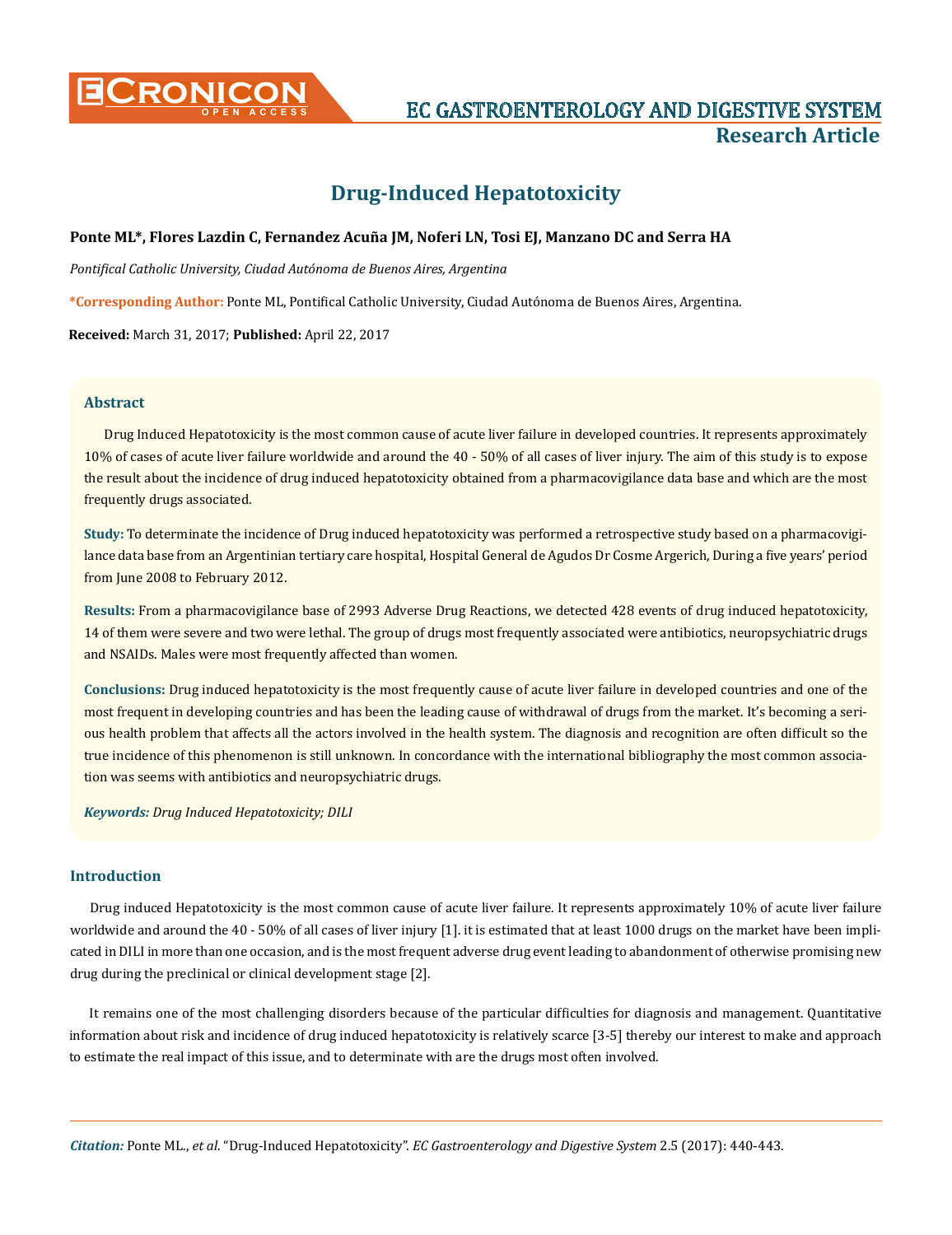### **Drug-Induced Hepatotoxicity**

The first step in describing Drug induced hepatotoxicity is to differentiate idiosyncratic (unpredictable) from intrinsic (predictable) toxicity. The most common example of a drug causing predictable hepatotoxicity is acetaminophen. This type of drug injury has a short latency period, is dose related, and is the most common form of drug induced hepatotoxicity observed according to the literature. On the contrary, idiosyncratic DILI is unpredictable, has longer/variable latency, and is less common. Examples of idiosyncratic toxicity include those related to amoxicillin/clavulanate, nonsteroidal anti-inflammatory drugs, and isoniazid.

The second distinction to make is in regard to the pattern of drug injury. DILI can be categorized as hepatic (hepatocellular injury), cholestatic, or mixed on the basis of liver biochemical parameters [6].

Based on biochemical parameters, hepatotoxic reactions are determinate at least by GTP elevation x 3 + FAL > 2 upper limits of normal. BT > 2 upper limits of normal + any alteration of GTP or FAL.

There are describe over the literature risk factors for hepatotoxicity like: inter individual susceptibility, genetics factor, age, sex, metabolic and hormonal factors, consume of alcohol, pharmacology interaction, and doses [7].

#### **Aim**

The aim of this study is to expose the result about the incidence of liver injury obtain from the pharmacovigilance data base in hospitalized patients and make an approach of which are the most common association involves.

# **Material and Methods**

It was performed a retrospective study based on a pharmacovigilance data base from an Argentinian general hospital, during a five years' period from June 2008 to February 2012, to determinate the incidence of Drug induced liver injury (DILI). Every service of the hospital was considered and included.

Was applied the Naranjo Score [8] for assessing drug causality in the medical adverse events (Table 1). The scoring is: 9, certain Adverse drug reaction (ADR); 5-8, probable ADR; 1-4, possible ADR; 0, doubtful. We only are considered certain and possible ADR. Also, the events were classified according to seriousness (was considered serious when it was lethal, it compromised life, lead to hospital admission or prolonged it, caused teratogenicity or permanent disability). All this ADR were reported to the Argentinian Regulatory Agency (ANMAT).

| <b>Questionnaire</b>                                                                                     | <b>Yes</b> | N <sub>0</sub> | Don't know |
|----------------------------------------------------------------------------------------------------------|------------|----------------|------------|
| Are there previous conclusive reports on this reaction?                                                  | $+1$       | $\Omega$       | $\Omega$   |
| Did the adverse events appear after the suspected drug was given?                                        | $+2$       | $-1$           | $\Omega$   |
| Did the adverse reaction improve when the drug was discontinued or a specific antagonist was<br>given?   |            | $\Omega$       | $\Omega$   |
| Did the adverse reaction appear when the drug was readministered?                                        | $+2$       | $-1$           | $\Omega$   |
| Are there alternative causes that could have caused the reaction?                                        | $-1$       | $+2$           | $\Omega$   |
| Did the reaction reappear when a placebo was given?                                                      | $-1$       | $+1$           | $\Omega$   |
| Was the drug detected in any body fluid in toxic concentrations?                                         | $+1$       | $\Omega$       | $\Omega$   |
| Was the reaction more severe when the dose was increased, or less severe when the dose was<br>decreased? | $+1$       | $\Omega$       | $\Omega$   |
| Did the patient have a similar reaction to the same or similar drugs in any previous exposure?           | $+1$       | $\Omega$       | $\Omega$   |
| Was the adverse event confirmed by any objective evidence?                                               | $+1$       | $\Omega$       | 0          |

*Table 1: Naranjo Algorithm for assessing drug causality in a medical adverse event. The scoring is: 9, certain ADR; 5-8, probable ADR; 1-4, possible ADR; 0, doubtful.*

The liver injury was determinate by biochemical parameters and biopsy if it was needed. The data base was also discriminated in gender and age, trying to find some association with these two risks factor according with the available literature [6-9]. And classified by group of drugs involved in the phenomenon.

441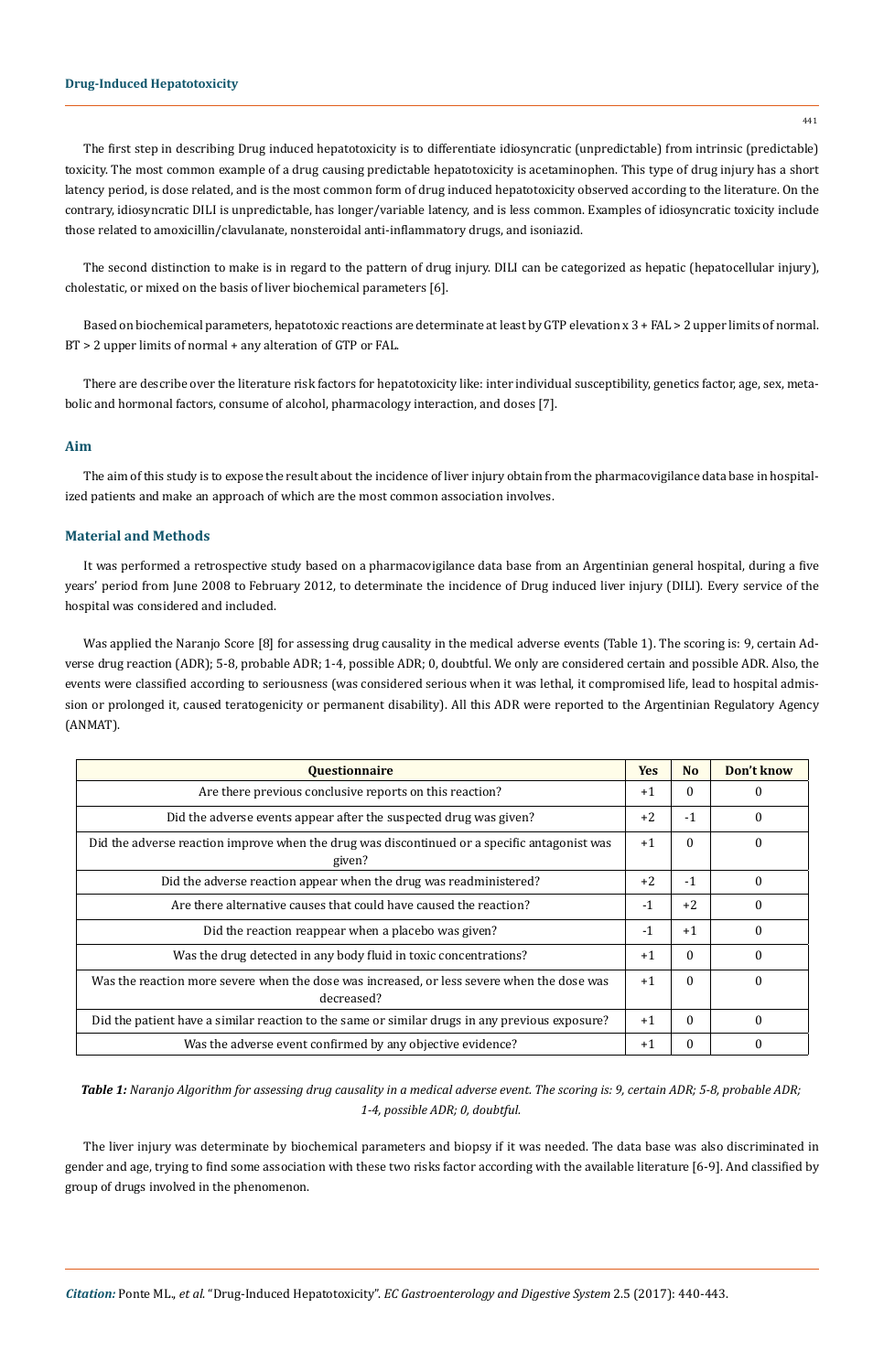#### **Results**

During the period while the study was performed were detected 2993 adverse drug reaction, 428 of them were Drug induced hepatotoxicity 14.30% (CI 95%: 14.3 - 15,60) of these ones 14 cases were serious, 3.27% (CI 95%: 1.96 - 5.4), and 3 of them lead to death.

In discordance with the actual bibliography were more frequently affected Male patients, 258 cases 60.20% (CI 95%: 55.57 - 64.68) and females were affected in 169 cases 39.48% (CI 95%: 34.97 - 44.19). The average age was for Males 54.54 (CI 95%: 52.35 - 56.73) and for Females 51.90 (CI 95%: 49.40 - 54.77) without real difference between groups.

Table 2 shows the classes of drugs involved by frequency, Antibiotics were the most common association, causing a total of 253 cases of the total 428 (59%; CI 95 %: 54.39 - 63.67), the second association more frequent was with neuropsychiatric drugs, responsible of 59 cases 13,70% (CI 95%: 10.84 - 17.37), NSAIDs caused 39 cases 9.11% (CI 95%: 6.64 - 12.21) and cardiovascular drugs were involved in others 37 cases 8.64% (CI 95%: 6.34 - 11.69).

| Drug or group of drugs involved | <b>Number of cases</b> | <b>Percent</b> | IC $95\% +/-$ |
|---------------------------------|------------------------|----------------|---------------|
| <b>NSAIDs</b>                   | 39                     | 9.11%          | 1.14          |
| Anesthesics                     | 1                      | 0.23%          | 0.41          |
| Antihistamines                  | $\mathbf{1}$           | 0.23%          | 0.41          |
| Antimicrobials                  | 253                    | 59.11%         | 0.41          |
| Cardiovascular                  | 37                     | 8.64%          | 1.12          |
| Corticosteroids                 | $\mathbf{1}$           | 0.23%          | 0.41          |
| Endocrinological                | 4                      | 0.93%          | 0.51          |
| Gastrointestinal                | 2                      | 0.46%          | 0.45          |
| Hematologic                     | 5                      | 1.16%          | 0.54          |
| Neuropsychiatric                | 59                     | 13.70%         | 1.35          |
| <b>Others</b>                   | 3                      | 0.70%          | 0.48          |
| Chemotherapy                    | 10                     | 2.33%          | 0.66          |
| Unknown                         | 13                     | 3.03%          | 0.74          |

*Table 2: Drugs involved in DILI.*

#### **Discussion**

Drug induced hepatotoxicity is in the general population a rare adverse drug reaction, but is the most common cause of acute liver failure and has been the leading cause of withdrawal of drugs from the market. It's becoming a serious health problem that affects all the stakeholders involved in the health system, because of the increasing of the morbidity, mortality and the economic impact.

The diagnosis and recognition are often difficult so the true incidence of this phenomenon is still unknown. In concordance with the international bibliography the most frequently related to this toxicity was seems with antibiotics and neuropsychiatric drugs [10-11].

This study provides the most common association drugs involve in liver injury in a base of hospitalized patients, but is still needed additional education about ADRs, enhanced reporting by health care professionals and real world statistics to facilitate an understanding of the true prevalence and incidence of drug hepatotoxicity.